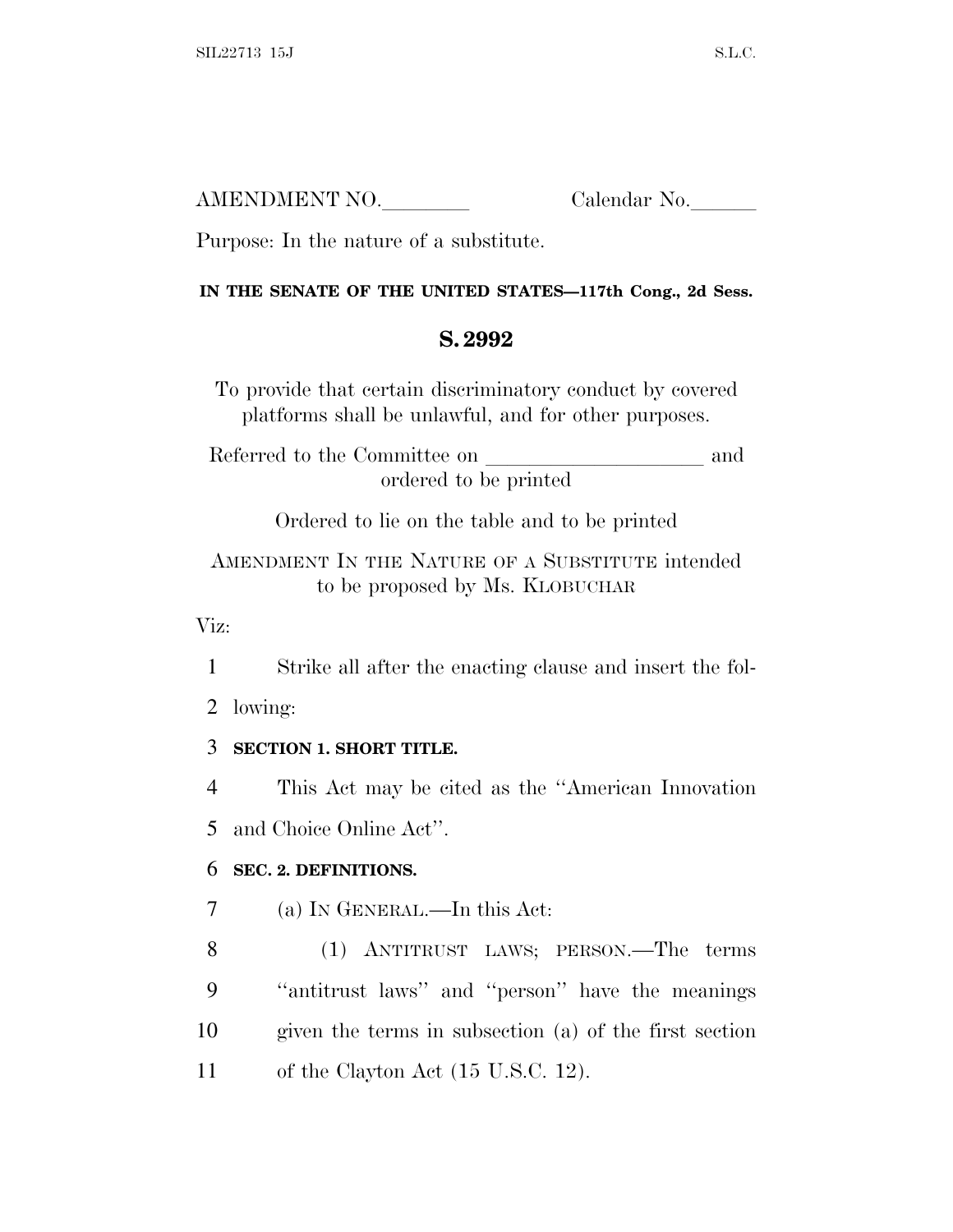| $\mathbf{1}$   | (2) BUSINESS USER.—The term "business               |
|----------------|-----------------------------------------------------|
| $\overline{2}$ | $user'$ —                                           |
| 3              | (A) means a person that uses or is likely           |
| $\overline{4}$ | to use a covered platform for the advertising,      |
| 5              | sale, or provision of products or services, includ- |
| 6              | ing such persons that are operating a covered       |
| 7              | platform or are controlled by a covered platform    |
| 8              | operator; and                                       |
| 9              | (B) does not include a person that—                 |
| 10             | (i) is a clear national security risk; or           |
| 11             | (ii) is controlled by the Government of             |
| 12             | the People's Republic of China or the gov-          |
| 13             | ernment of a foreign adversary.                     |
| 14             | COMMISSION.—The term "Commission"<br><b>(3)</b>     |
| 15             | means the Federal Trade Commission.                 |
| 16             | (4) CONTROL.—The term "control" means,              |
| 17             | with respect to a person—                           |
| 18             | (A) holding 25 percent or more of the               |
| 19             | stock of the person;                                |
| 20             | (B) having the right to 25 percent or more          |
| 21             | of the profits of the person;                       |
| 22             | (C) in the event of the dissolution of the          |
| 23             | person, having the right to 25 percent or more      |
| 24             | of the assets of the person;                        |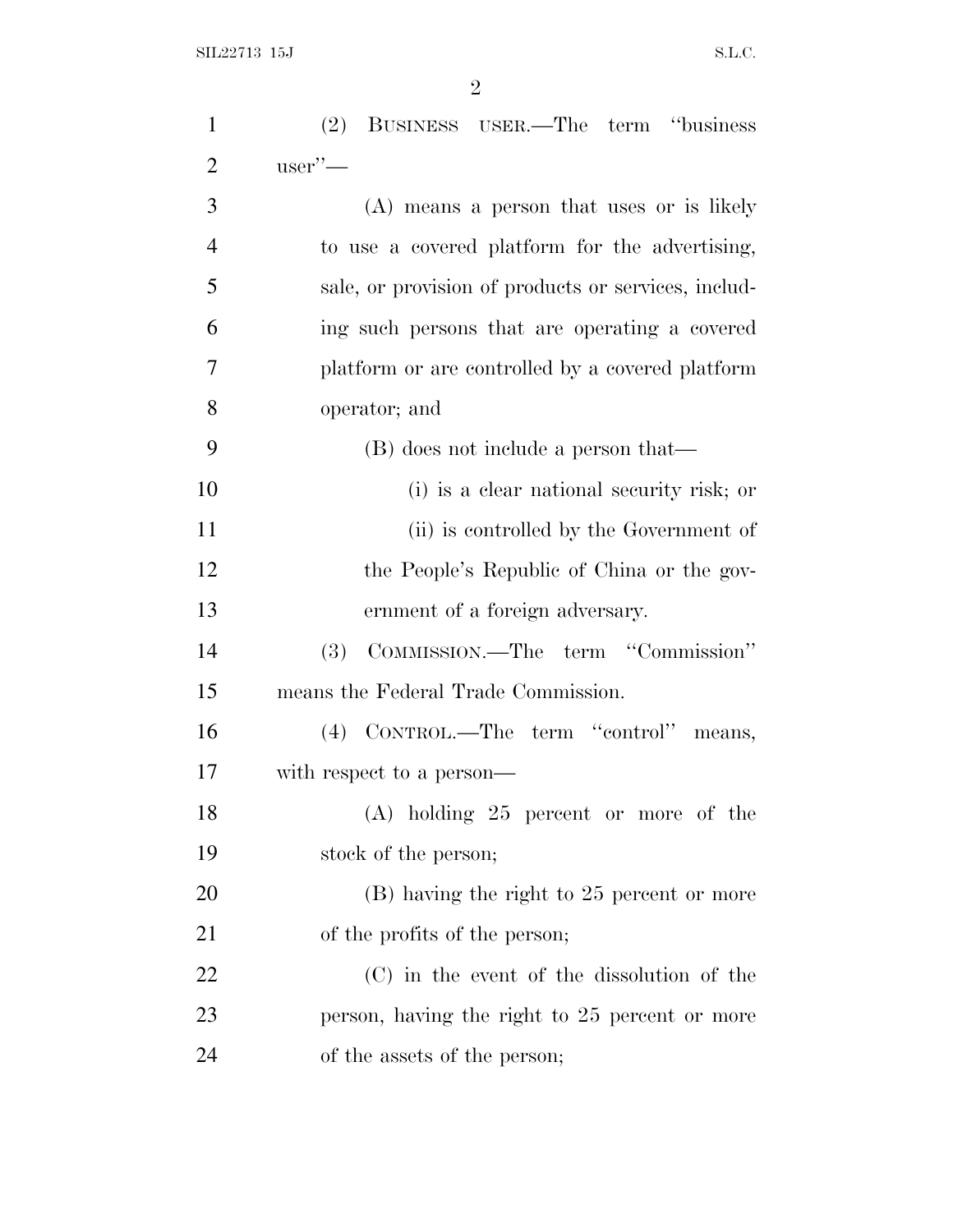| $\mathbf{1}$   | (D) if the person is a corporation, having   |
|----------------|----------------------------------------------|
| $\overline{2}$ | the power to designate 25 percent or more of |
| 3              | the directors of the person;                 |
| $\overline{4}$ | $(E)$ if the person is a trust, having the   |
| 5              | power to designate 25 percent or more of the |
| 6              | trustees; or                                 |
| 7              | (F) otherwise exercising substantial control |
| 8              | over the person.                             |
| 9              | (5) COVERED PLATFORM.—The term "covered      |
| 10             | platform" means an online platform that—     |
| 11             | (A) has been designated as a covered plat-   |
| 12             | form under section $3(d)$ ;                  |
| 13             | (B) is owned or controlled by a person       |
| 14             | that-                                        |
| 15             | (i) at any point during the 12 months        |
| 16             | preceding a designation under section $3(d)$ |
| 17             | or the 12 months preceding the filing of a   |
| 18             | complaint for an alleged violation of this   |
| 19             | Act has at least—                            |
| 20             | 50,000,000 United States-<br>(I)             |
| 21             | based monthly active users on the on-        |
| 22             | line platform; or                            |
| 23             | (II) 100,000 United States-based             |
| 24             | monthly active business users on the         |
| 25             | online platform;                             |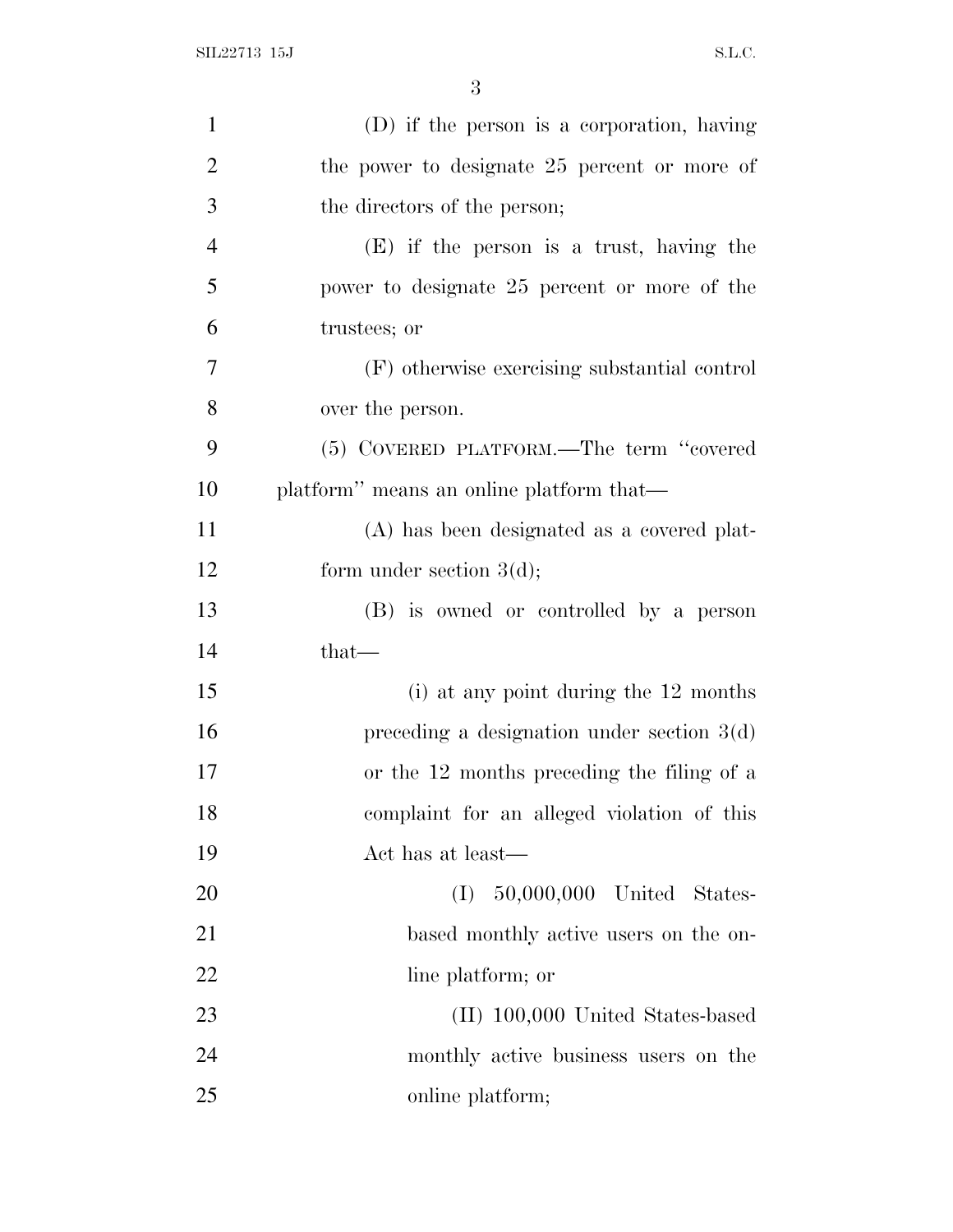| $\mathbf{1}$   | $(ii)$ during—                           |
|----------------|------------------------------------------|
| $\overline{2}$ | $(I)$ the 2 years preceding a des-       |
| 3              | ignation under section $3(d)$ , or the 2 |
| $\overline{4}$ | years preceding the filing of a com-     |
| 5              | plaint for an alleged violation of this  |
| 6              | $Act$ —                                  |
| $\overline{7}$ | (aa) at any point, is owned              |
| 8              | or controlled by a person with           |
| 9              | United States net annual sales of        |
| 10             | greater than \$550,000,000,000,          |
| 11             | adjusted for inflation on the            |
| 12             | basis of the Consumer Price              |
| 13             | Index; or                                |
| 14             | (bb) during any 180-day pe-              |
| 15             | riod during the 2-year period,           |
| 16             | has an average market capitaliza-        |
| 17             | tion<br>greater<br>than                  |
| 18             | \$550,000,000,000, adjusted for          |
| 19             | inflation on the basis of the Con-       |
| 20             | sumer Price Index; or                    |
| 21             | (II) the 12 months preceding a           |
| 22             | designation under section $3(d)$ , or at |
| 23             | any point during the 12 months pre-      |
| 24             | ceding the filing of a complaint for an  |
| 25             | alleged violation of this Act, has at    |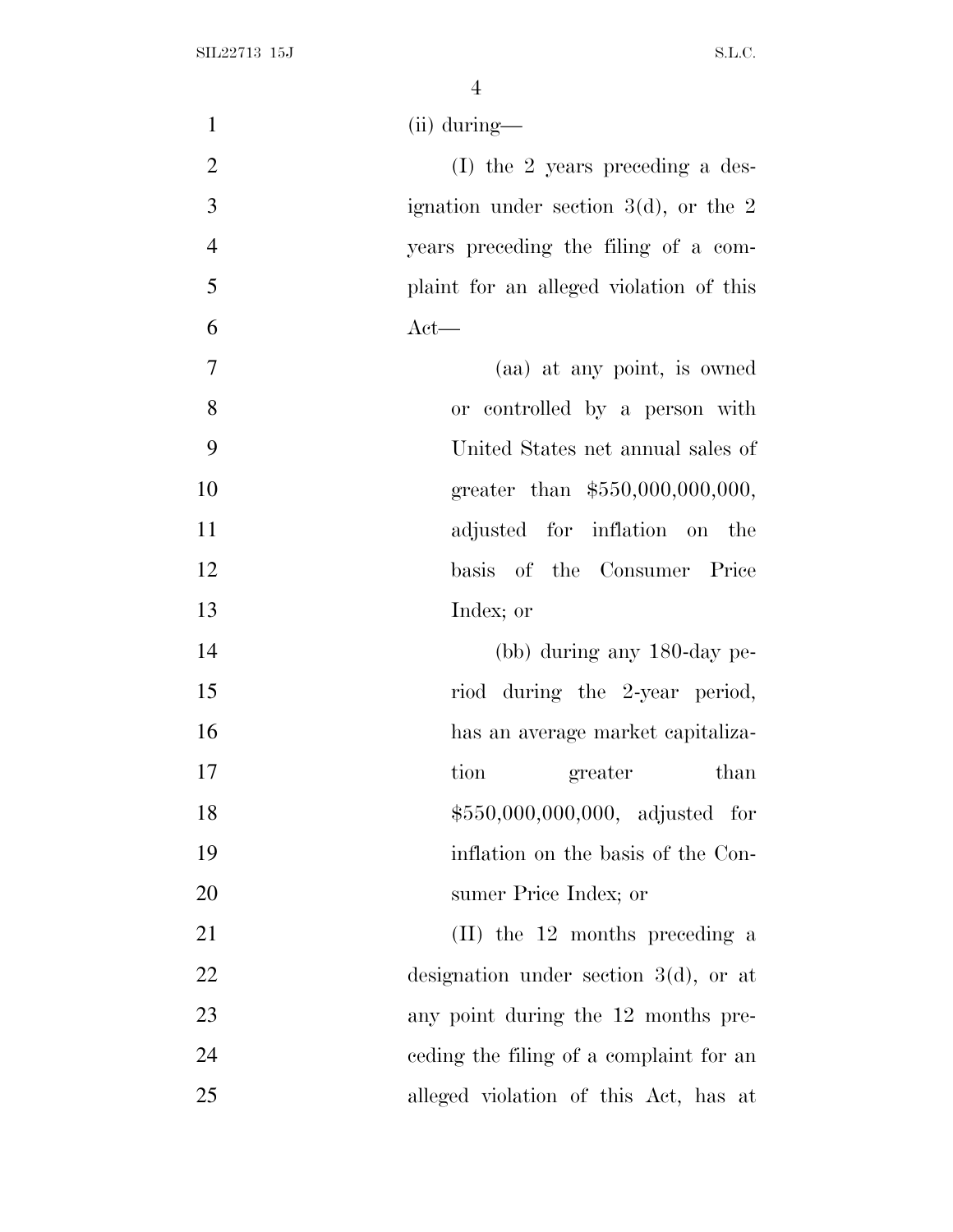| $\mathbf{1}$   | least $1,000,000,000$ worldwide month-                  |
|----------------|---------------------------------------------------------|
| $\overline{2}$ | ly active users on the online platform;                 |
| 3              | and                                                     |
| $\overline{4}$ | (iii) is a critical trading partner for                 |
| 5              | the sale or provision of any product or                 |
| 6              | service offered on or directly related to the           |
| 7              | online platform.                                        |
| 8              | (6) CRITICAL TRADING PARTNER.—The term                  |
| 9              | "critical trading partner" means a person that has      |
| 10             | the ability to restrict or materially impede the access |
| 11             | $of$ —                                                  |
| 12             | $(A)$ a business user to the users or cus-              |
| 13             | tomers of the business user; or                         |
| 14             | (B) a business user to a tool or service                |
| 15             | that the business user needs to effectively serve       |
| 16             | the users or customers of the business user.            |
| 17             | (7) DATA.—The term "data" includes informa-             |
| 18             | tion that is collected by or provided to a covered      |
| 19             | platform or business user that is linked, or reason-    |
| 20             | ably linkable, to a specific—                           |
| 21             | (A) user or customer of the covered plat-               |
| 22             | form; or                                                |
| 23             | (B) user or customer of a business user.                |
| 24             | (8) FOREIGN ADVERSARY.—The term "foreign                |
| 25             | adversary" has the meaning given the term in sec-       |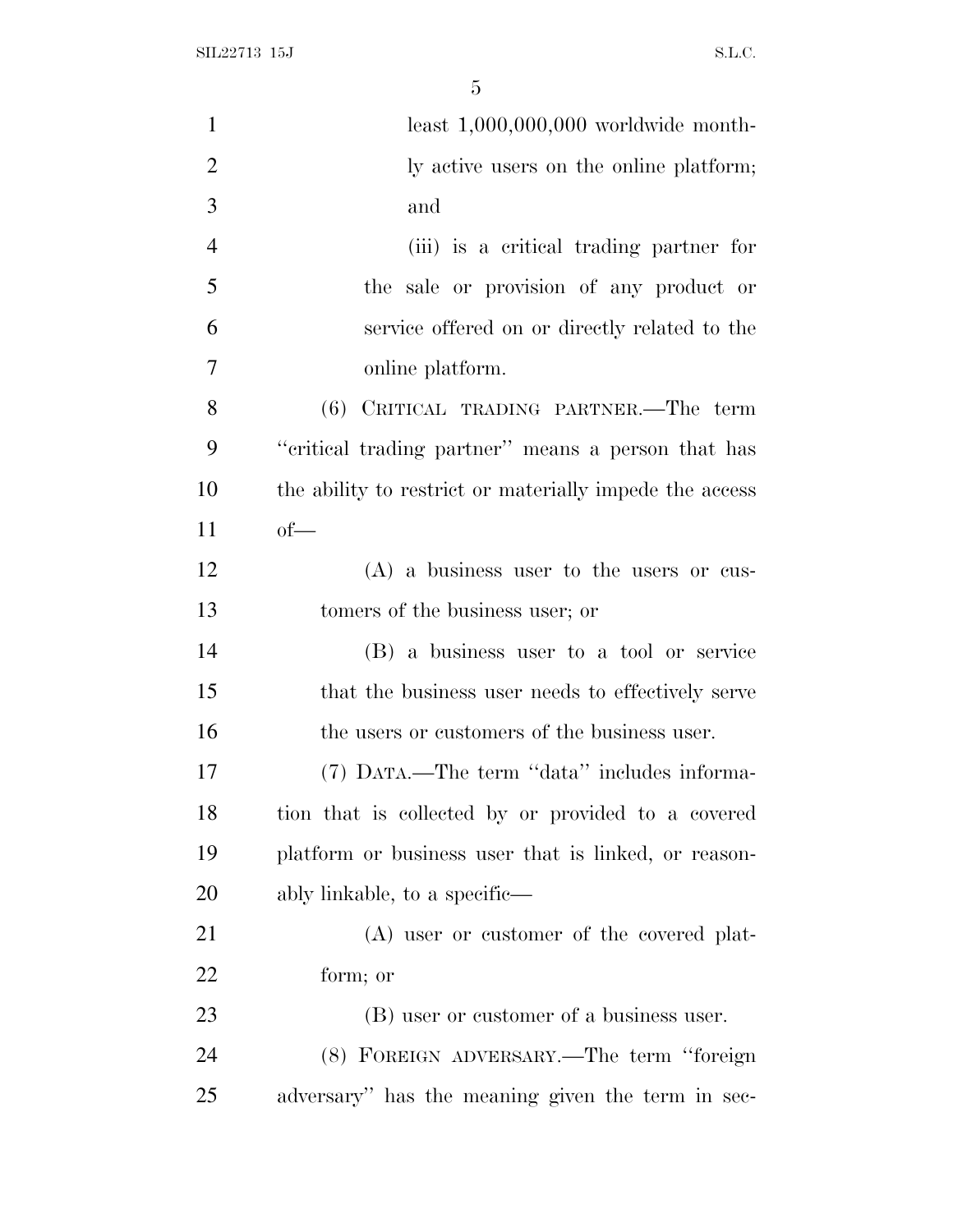| $\mathbf{1}$   | tion $8(c)$ of the Secure and Trusted Communications |
|----------------|------------------------------------------------------|
| $\overline{2}$ | Networks Act of 2019 (47 U.S.C. 1607(c)).            |
| 3              | (9) ONLINE PLATFORM.—The term "online                |
| $\overline{4}$ | $platform'$ —                                        |
| 5              | (A) means a website, online or mobile ap-            |
| 6              | plication, operating system, digital assistant, or   |
| 7              | online service that enables—                         |
| 8              | (i) a user to generate or share content              |
| 9              | that can be viewed by other users on the             |
| 10             | platform or to interact with other content           |
| 11             | on the platform;                                     |
| 12             | (ii) the offering, advertising, sale, pur-           |
| 13             | chase, or shipping of products or services,          |
| 14             | including software applications, between             |
| 15             | and among consumers or businesses not                |
| 16             | controlled by the platform operator; or              |
| 17             | (iii) user searches or queries that ac-              |
| 18             | cess or display a volume of information;             |
| 19             | and                                                  |
| 20             | (B) does not include a service by wire or            |
| 21             | radio that provides the capability to transmit       |
| 22             | data to and receive data from all or substan-        |
| 23             | tially all internet endpoints, including any capa-   |
| 24             | bilities that are incidental to and enable the op-   |
| 25             | eration of the communications service.               |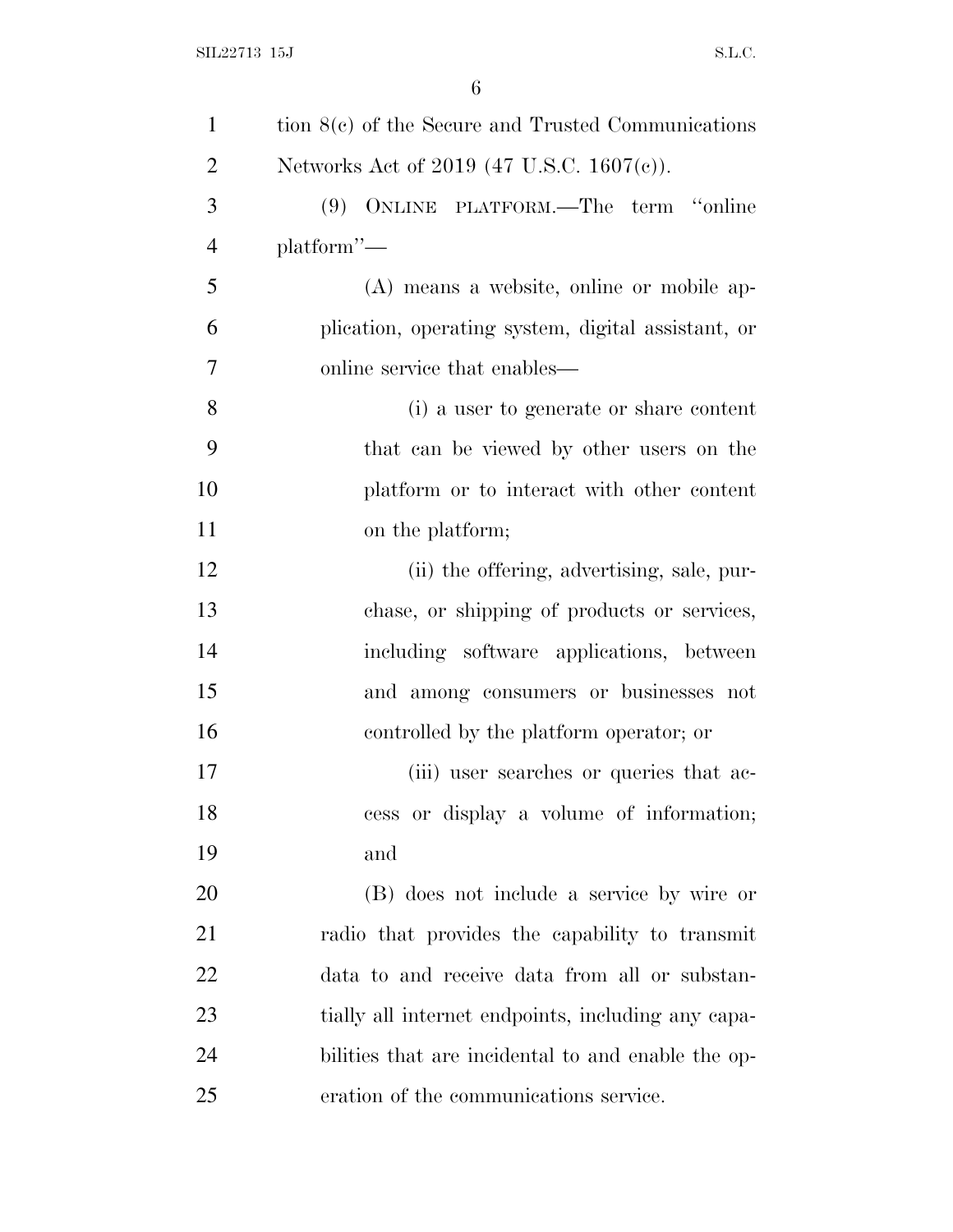(10) STATE.—The term ''State'' means a State, the District of Columbia, the Commonwealth of Puerto Rico, and any other territory or possession of the United States.

 (b) REGULATIONS.—Not later than 180 days after the date of enactment of this Act, the Commission, with the concurrence of the Department of Justice, shall pro- mulgate regulations in accordance with section 553 of title 5, United States Code, to define the term data for the purpose of implementing and enforcing this Act.

### **SEC. 3. UNLAWFUL CONDUCT.**

 (a) I<sup>N</sup> GENERAL.—It shall be unlawful for a person operating a covered platform in or affecting commerce to—

 (1) preference the products, services, or lines of business of the covered platform operator over those of another business user on the covered platform in a manner that would materially harm competition;

 (2) limit the ability of the products, services, or 20 lines of business of another business user to compete on the covered platform relative to the products, services, or lines of business of the covered platform operator in a manner that would materially harm competition;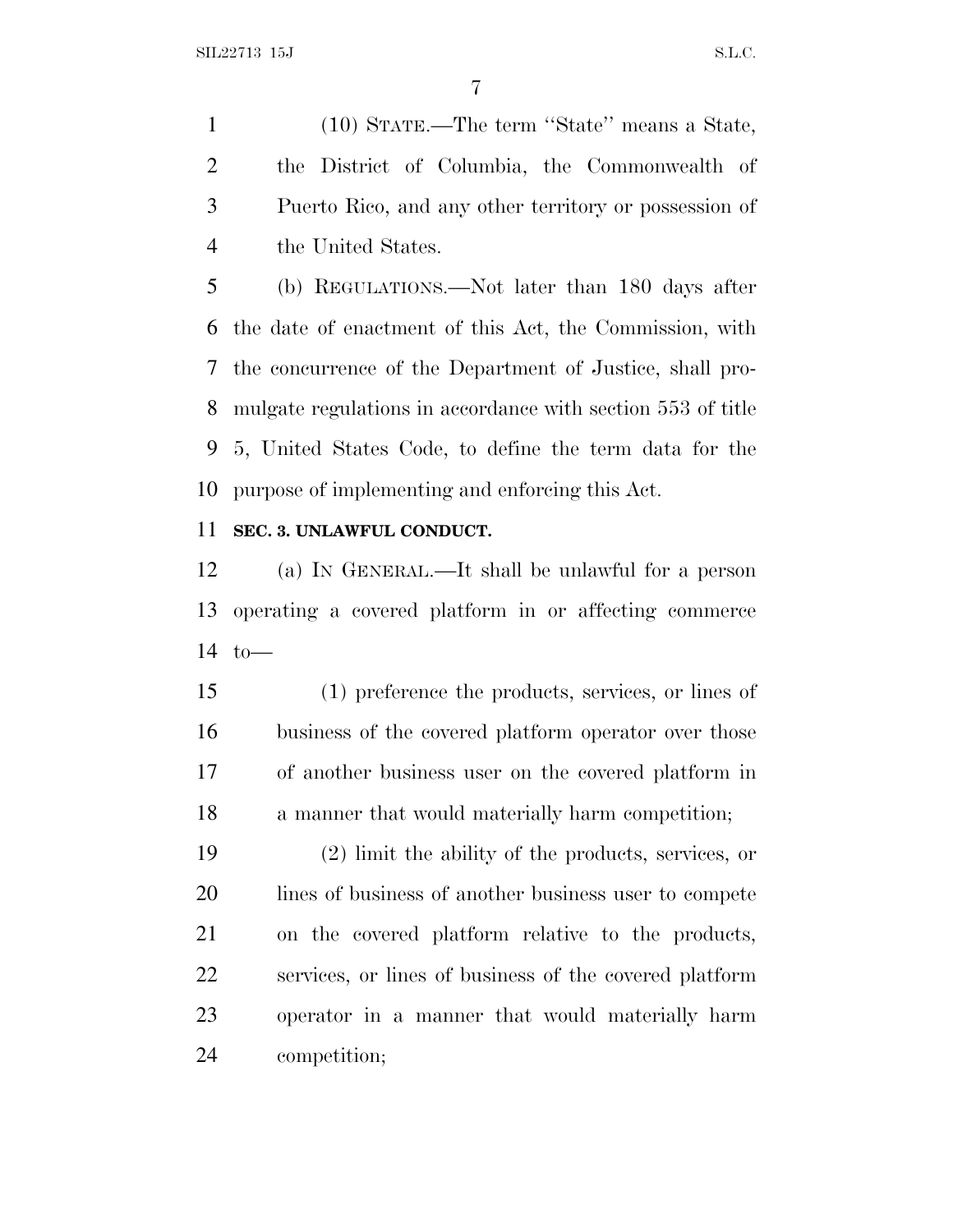(3) discriminate in the application or enforce- ment of the terms of service of the covered platform among similarly situated business users in a manner that would materially harm competition;

 (4) materially restrict, impede, or unreasonably delay the capacity of a business user to access or interoperate with the same platform, operating sys- tem, or hardware or software features that are avail- able to the products, services, or lines of business of the covered platform operator that compete or would compete with products or services offered by busi- ness users on the covered platform, except where such access would lead to a significant cybersecurity risk;

 (5) condition access to the covered platform or preferred status or placement on the covered plat- form on the purchase or use of other products or services offered by the covered platform operator that are not part of or intrinsic to the covered plat-form;

 (6) use nonpublic data that are obtained from or generated on the covered platform by the activi- ties of a business user or by the interaction of a cov- ered platform user with the products or services of a business user to offer, or support the offering of,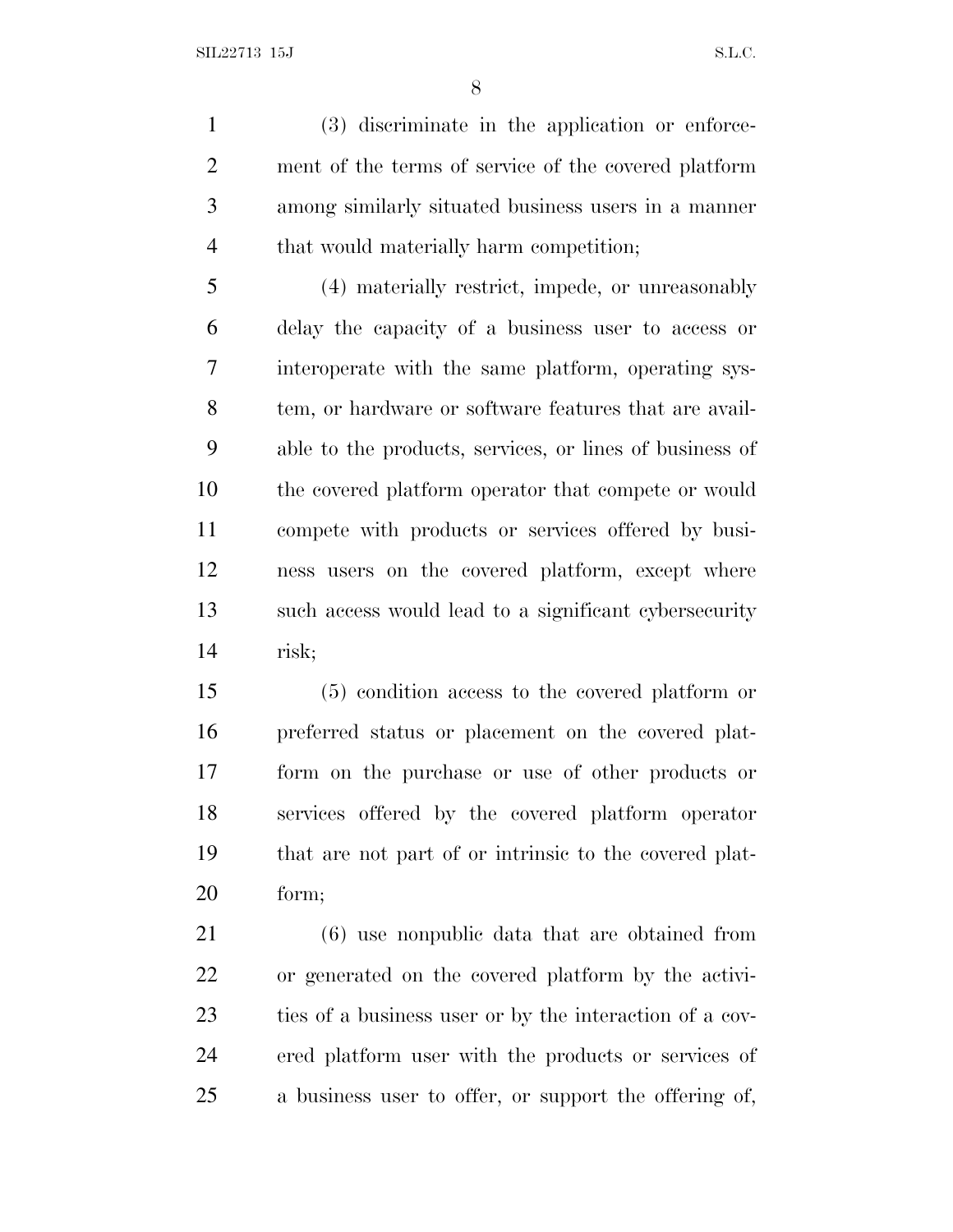the products or services of the covered platform op- erator that compete or would compete with products or services offered by business users on the covered platform;

 (7) materially restrict or impede a business user from accessing data generated on the covered plat- form by the activities of the business user, or through an interaction of a covered platform user with the products or services of the business user, such as by establishing contractual or technical re- strictions that prevent the portability by the business user to other systems or applications of the data of the business user;

 (8) materially restrict or impede covered plat- form users from uninstalling software applications that have been preinstalled on the covered platform or changing default settings that direct or steer cov- ered platform users to products or services offered by the covered platform operator, unless necessary—

 (A) for the security or functioning of the covered platform; or

 (B) to prevent data from the covered plat- form operator or another business user from being transferred to the Government of the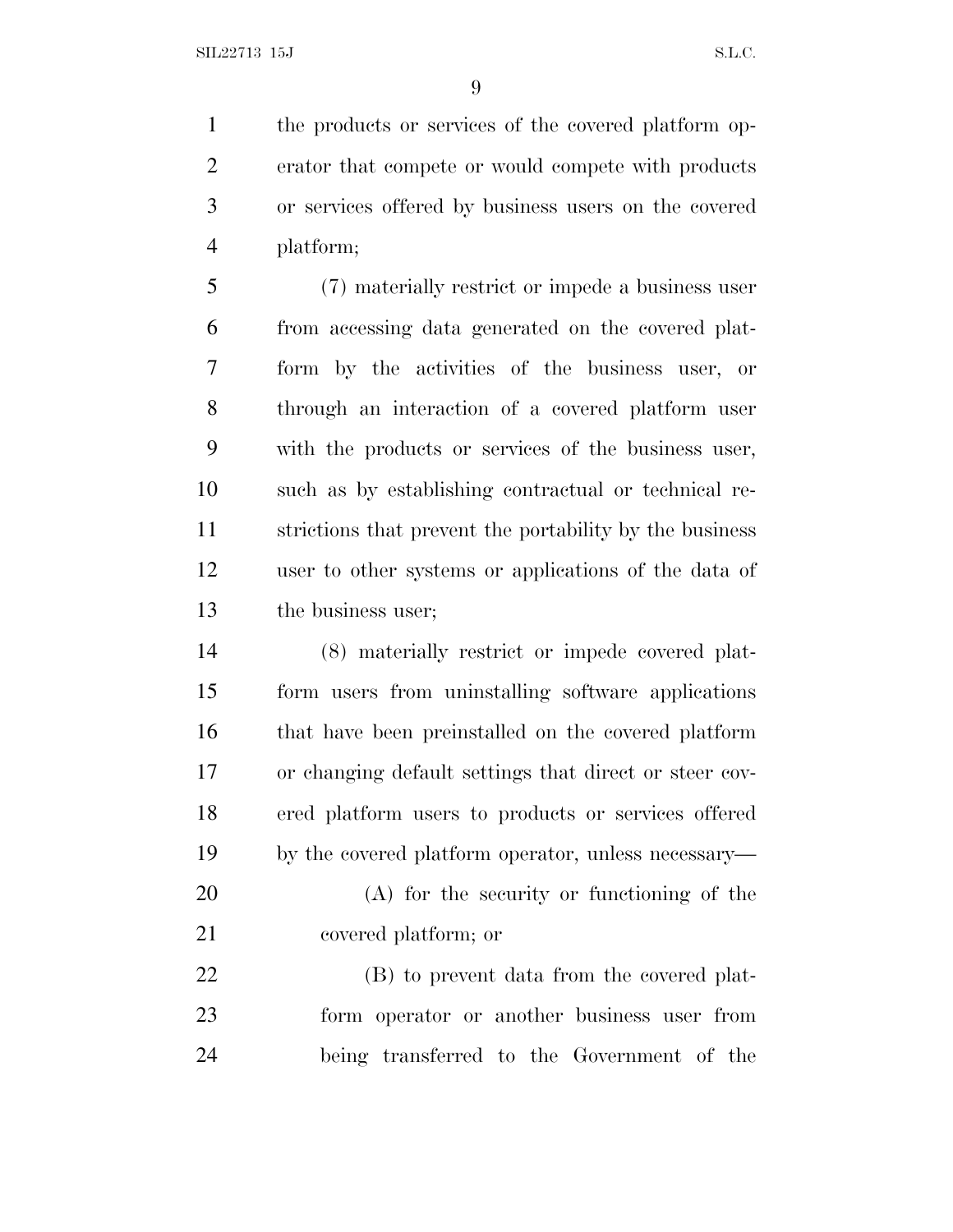People's Republic of China or the government of a foreign adversary;

 (9) in connection with any covered platform user interface, including search or ranking functionality offered by the covered platform, treat the products, services, or lines of business of the covered platform operator more favorably relative to those of another business user and in a manner that is inconsistent with the neutral, fair, and non-discriminatory treatment of all business users; or

 (10) retaliate against any business user or cov- ered platform user that raises good-faith concerns with any law enforcement authority about actual or potential violations of State or Federal law on the covered platform or by the covered platform oper-ator.

(b) AFFIRMATIVE DEFENSES.—

 (1) IN GENERAL.—It shall be an affirmative de- fense to an action under subsection (a) if the de- fendant establishes that the conduct was reasonably 21 tailored and reasonably necessary, such that the con- duct could not be achieved through materially less discriminatory means, to—

 (A) prevent a violation of, or comply with, Federal or State law;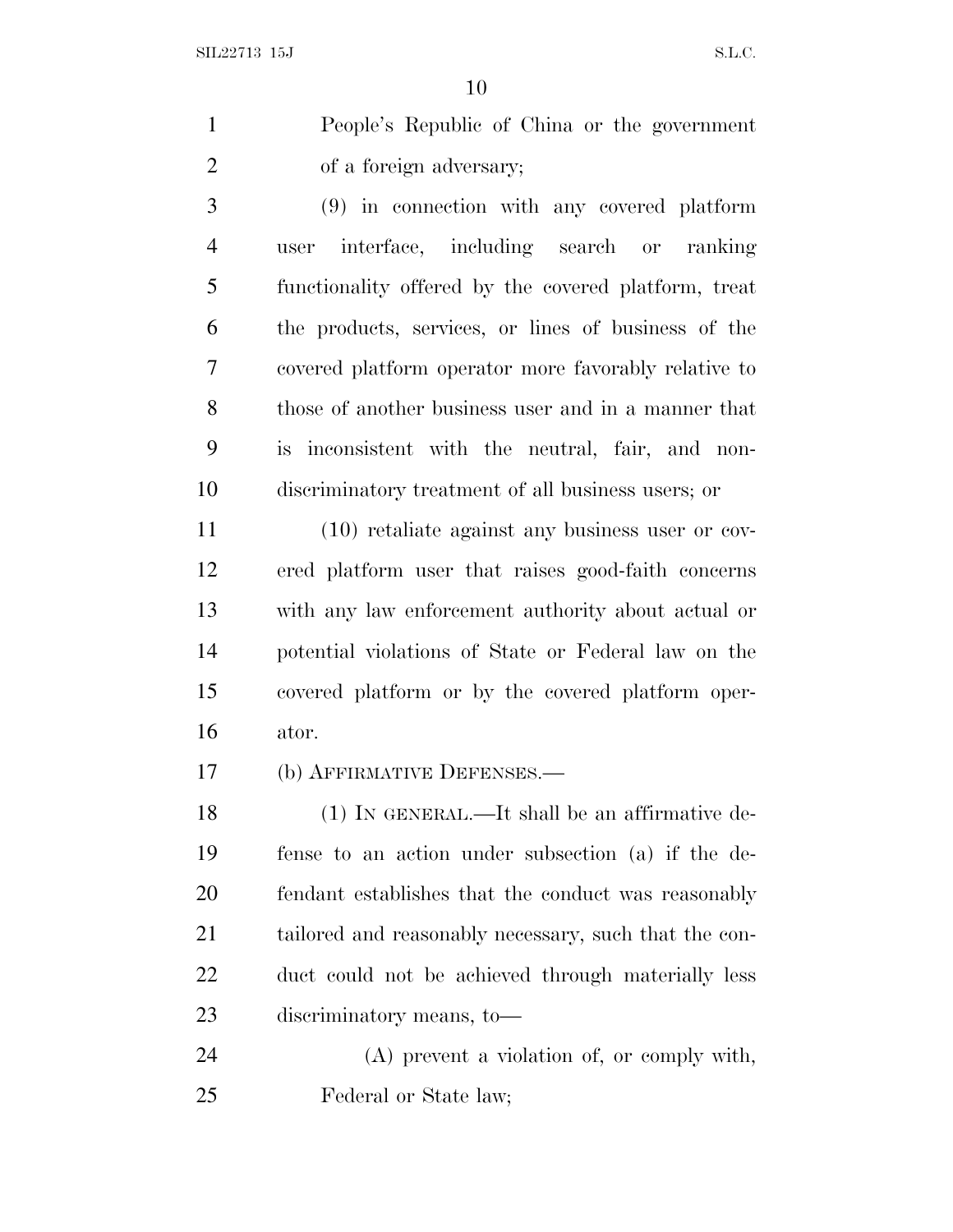SIL22713 15J S.L.C.

| $\mathbf{1}$   | (B) protect safety, user privacy, the secu-                                 |
|----------------|-----------------------------------------------------------------------------|
| $\overline{2}$ | rity of nonpublic data, or the security of the                              |
| 3              | covered platform; or                                                        |
| $\overline{4}$ | (C) maintain or substantially enhance the                                   |
| 5              | core functionality of the covered platform.                                 |
| 6              | (2) ADDITIONAL AFFIRMATIVE DEFENSES.—It                                     |
| 7              | shall be an affirmative defense to an action under                          |
| 8              | paragraph $(4)$ , $(5)$ , $(6)$ , $(7)$ , $(8)$ , $(9)$ , or $(10)$ of sub- |
| 9              | section (a) if the defendant establishes that the con-                      |
| 10             | duct has not resulted in and would not result in ma-                        |
| 11             | terial harm to competition.                                                 |
| 12             | (3) EFFECT OF OTHER LAWS.—Notwith-                                          |
| 13             | standing any other provision of law, whether user                           |
| 14             | conduct would constitute a violation of section 1030                        |
| 15             | of title 18, United States Code, shall have no effect                       |
| 16             | on whether the defendant has established an affirm-                         |
| 17             | ative defense under this Act.                                               |
| 18             | (4) BURDEN OF PROOF.—The defendant has                                      |
| 19             | the burden of proving an affirmative defense under                          |
| 20             | this subsection by a preponderance of the evidence.                         |
| 21             | (c) ENFORCEMENT.-                                                           |
| 22             | (1) IN GENERAL.—Except as otherwise pro-                                    |
| 23             | vided in this Act—                                                          |
| 24             | (A) the Commission shall enforce this Act                                   |
| 25             | in the same manner, by the same means, and                                  |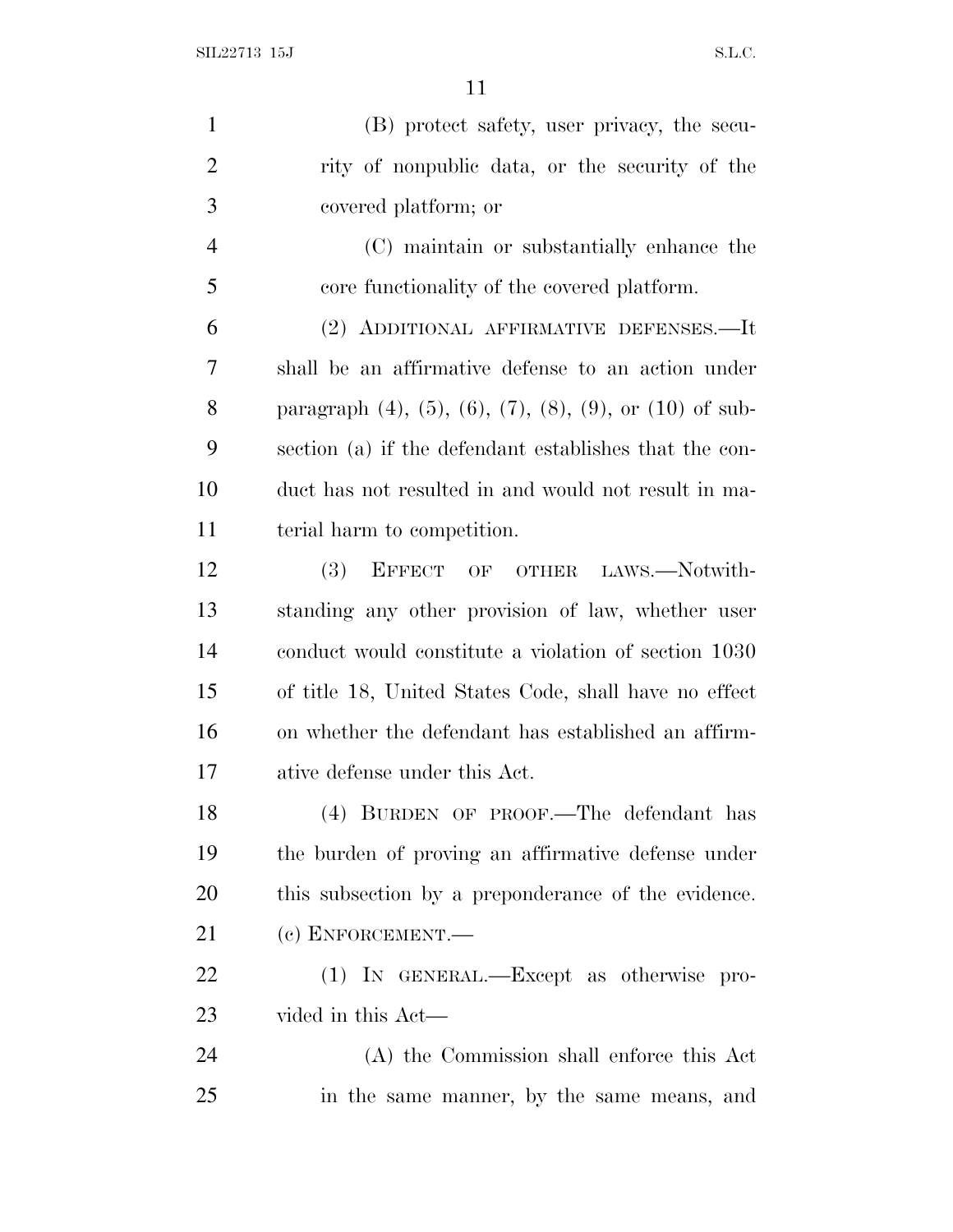with the same jurisdiction, powers, and duties as though all applicable terms of the Federal Trade Commission Act (15 U.S.C. 41 et seq.) were incorporated into and made a part of this Act; (B) the Department of Justice shall en- force this Act in the same manner, by the same means, and with the same jurisdiction, powers, and duties as though all applicable terms of the Sherman Act (15 U.S.C. 1 et seq.), Clayton Act (15 U.S.C. 12 et seq.), and Antitrust Civil Process Act (15 U.S.C. 1311 et seq.) were in- corporated into and made a part of this Act; and (C) any attorney general of a State shall enforce this Act in the same manner, by the same means, and with the same jurisdiction, powers, and duties as though all applicable 19 terms of the Sherman Act (15 U.S.C. 1 et seq.) 20 and the Clayton Act (15 U.S.C. 12 et seq.) were incorporated into and made a part of this Act. 23 (2) COMMISSION INDEPENDENT LITIGATION AU- THORITY.—If the Commission has reason to believe that a person violated this Act, the Commission may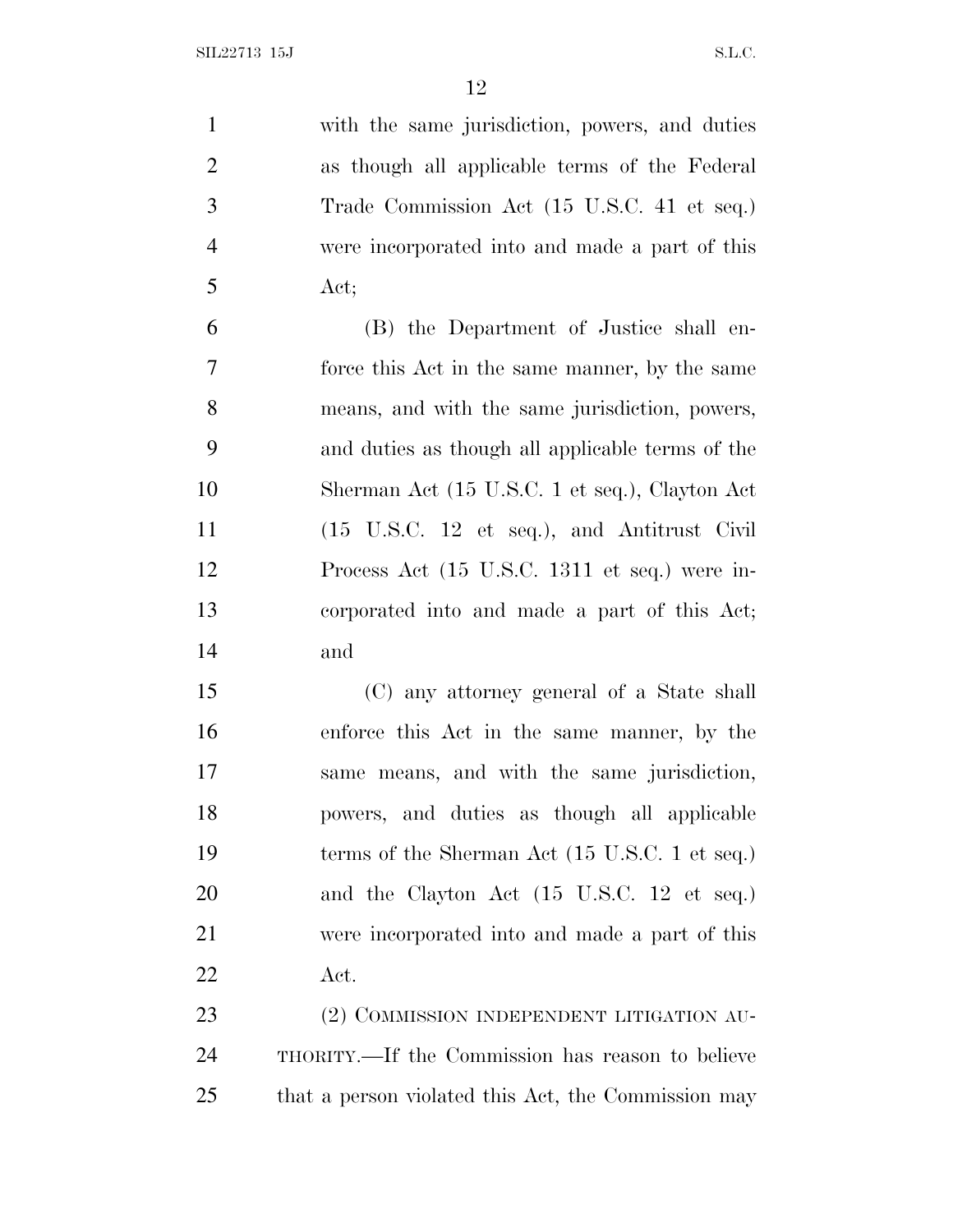commence a civil action, in its own name by any of its attorneys designated by it for such purpose, to recover a civil penalty and seek other appropriate re-lief in a district court of the United States.

 (3) PARENS PATRIAE.—Any attorney general of a State may bring a civil action in the name of such State for a violation of this Act as parens patriae on behalf of natural persons residing in such State, in any district court of the United States having juris- diction of the defendant for any form of relief pro-vided for in this section.

 (4) ENFORCEMENT IN FEDERAL DISTRICT COURT.—The Commission, Department of Justice, or any attorney general of a State shall only be able to enforce this Act through a civil action brought be-fore a district court of the United States.

17 (5) PREPONDERANCE OF THE EVIDENCE.—The Department of Justice, the Commission, or the at- torney general of a State shall establish a violation of this section by a preponderance of the evidence. (6) REMEDIES.—

 (A) IN GENERAL.—The remedies provided in this paragraph are in addition to, and not in lieu of, any other remedy available under Fed-eral or State law.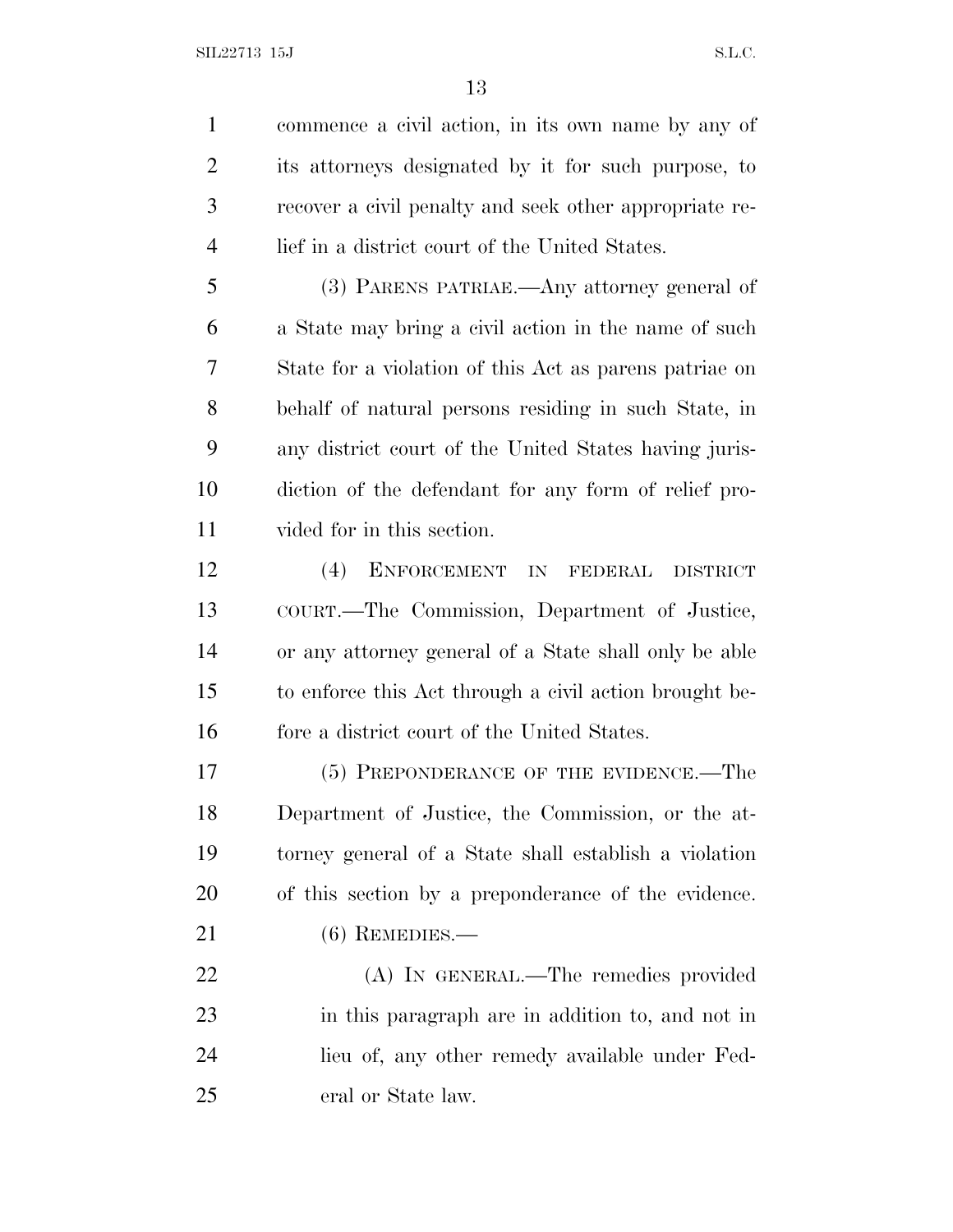| $\mathbf{1}$   | (B) CIVIL PENALTY.—Any person who vio-             |
|----------------|----------------------------------------------------|
| $\overline{2}$ | lates this Act shall forfeit and pay to the        |
| 3              | United States a civil penalty in an amount that    |
| $\overline{4}$ | is sufficient to deter violations of this Act, but |
| 5              | not greater than 10 percent of the total United    |
| 6              | States revenue of the person for the period of     |
| 7              | time the violation occurred.                       |
| 8              | (C) INJUNCTIONS.—                                  |
| 9              | (i) IN GENERAL.—The Department of                  |
| 10             | Justice, the Commission, or the attorney           |
| 11             | general of any State may seek, and the             |
| 12             | court may order, relief in equity as nec-          |
| 13             | essary to prevent, restrain, or prohibit vio-      |
| 14             | lations of this Act.                               |
| 15             | (ii) TEMPORARY INJUNCTIONS.—                       |
| 16             | (I) IN GENERAL.—The Commis-                        |
| 17             | sion, Department of Justice, or any                |
| 18             | attorney general of a State may seek               |
| 19             | a temporary injunction requiring the               |
| 20             | covered platform operator to take or               |
| 21             | stop taking any action for not more                |
| 22             | than 120 days.                                     |
| 23             | (II) GRANT.—The court may                          |
| 24             | grant a temporary injunction under                 |
| 25             | this clause if the Commission, the De-             |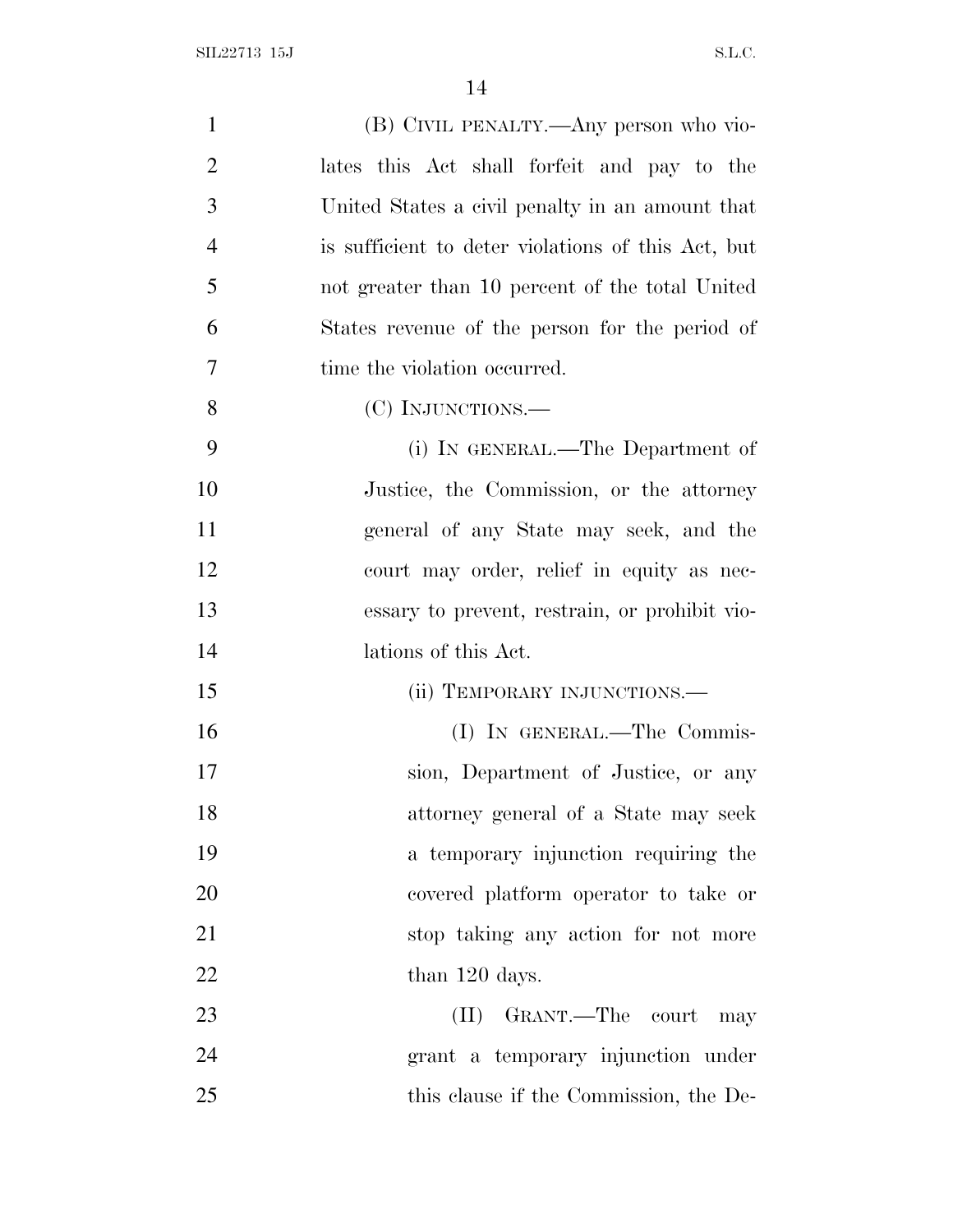| $\mathbf{1}$   | partment of Justice, or the attorney    |
|----------------|-----------------------------------------|
| $\overline{2}$ | general of a State, as applicable, dem- |
| 3              | onstrates—                              |
| $\overline{4}$ | (aa) there is a plausible               |
| 5              | claim, supported by substantial         |
| 6              | evidence raising sufficiently seri-     |
| $\tau$         | ous questions going to the merits       |
| 8              | to make them fair ground for liti-      |
| 9              | gation, that a covered platform         |
| 10             | operator violated this Act;             |
| 11             | (bb) that the conduct alleged           |
| 12             | to violate this Act materially im-      |
| 13             | pairs the ability of business users     |
| 14             | to compete with the covered plat-       |
| 15             | form operator; and                      |
| 16             | (cc) a temporary injunction             |
| 17             | would be in the public interest.        |
| 18             | (III) DURATION. A temporary             |
| 19             | injunction under this clause shall ex-  |
| 20             | pire not later than the date that is    |
| 21             | 120 days after the date on which a      |
| 22             | complaint under this subsection is      |
| 23             | filed.                                  |
| 24             | (IV) TERMINATION.—The court             |
| 25             | shall terminate a temporary injunction  |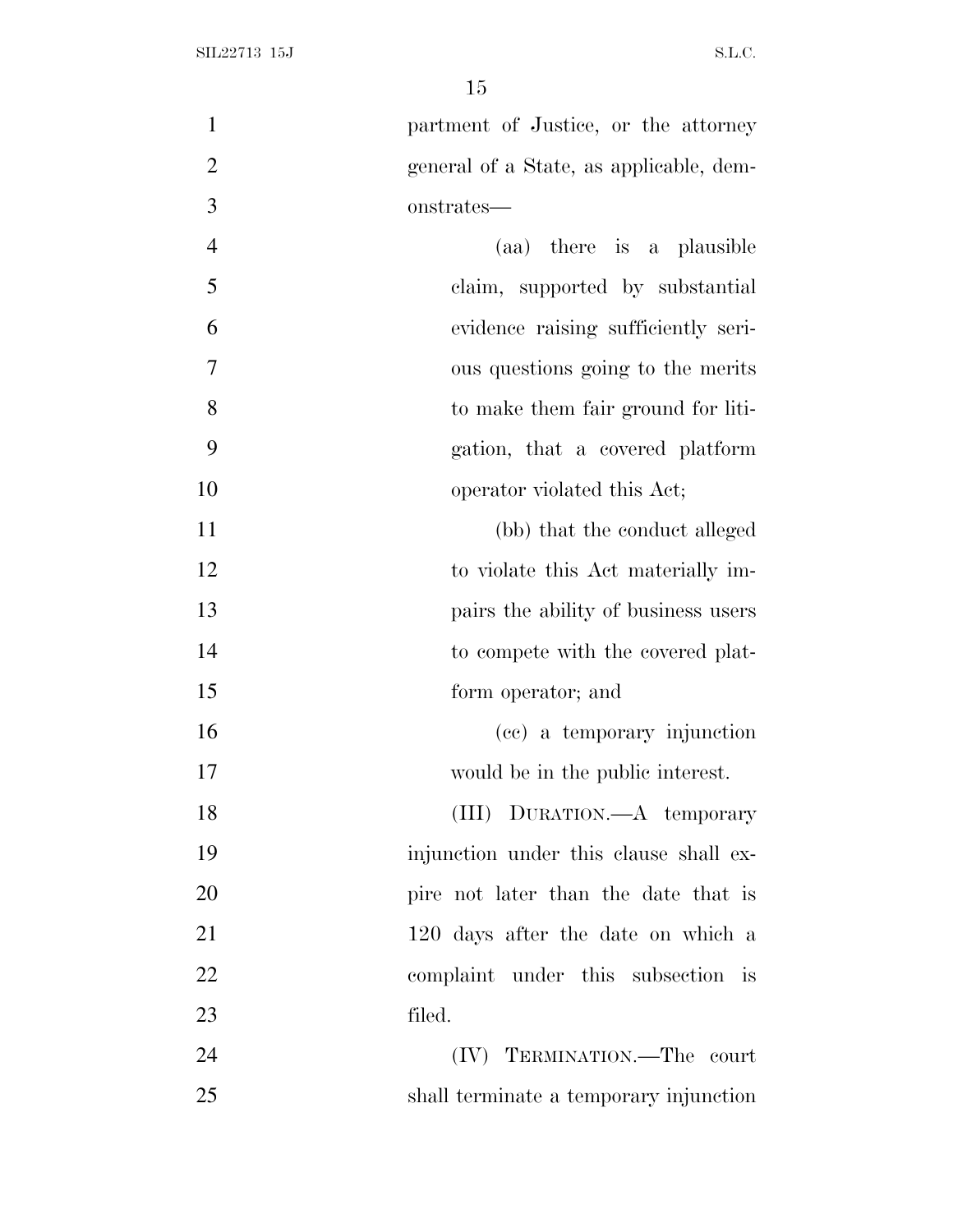| $\mathbf{1}$   | under this clause if the covered plat-        |
|----------------|-----------------------------------------------|
| $\overline{2}$ | form operator demonstrates that—              |
| 3              | (aa) the Commission, the                      |
| $\overline{4}$ | Department of Justice, or the at-             |
| 5              | torney general of the State seek-             |
| 6              | ing relief under this subsection              |
| 7              | has not taken reasonable steps to             |
| 8              | investigate whether a violation               |
| 9              | has occurred; or                              |
| 10             | (bb) allowing the temporary                   |
| 11             | injunction to continue would                  |
| 12             | harm the public interest.                     |
| 13             | (V)<br>OTHER EQUITABLE<br>$RE-$               |
| 14             | LIEF.—Nothing in this clause shall            |
| 15             | prevent or limit the Commission, the          |
| 16             | Department of Justice, or any attor-          |
| 17             | ney general of any State from seeking         |
| 18             | other equitable relief, including the re-     |
| 19             | lief provided in this paragraph.              |
| 20             | (D) FORFEITURE FOR REPEAT OFFEND-             |
| 21             | ERS.                                          |
| 22             | (i) IN GENERAL.—If a person has en-           |
| 23             | gaged in a pattern or practice of violating   |
| 24             | this Act, the court shall consider requiring, |
| 25             | and may order, that the chief executive of-   |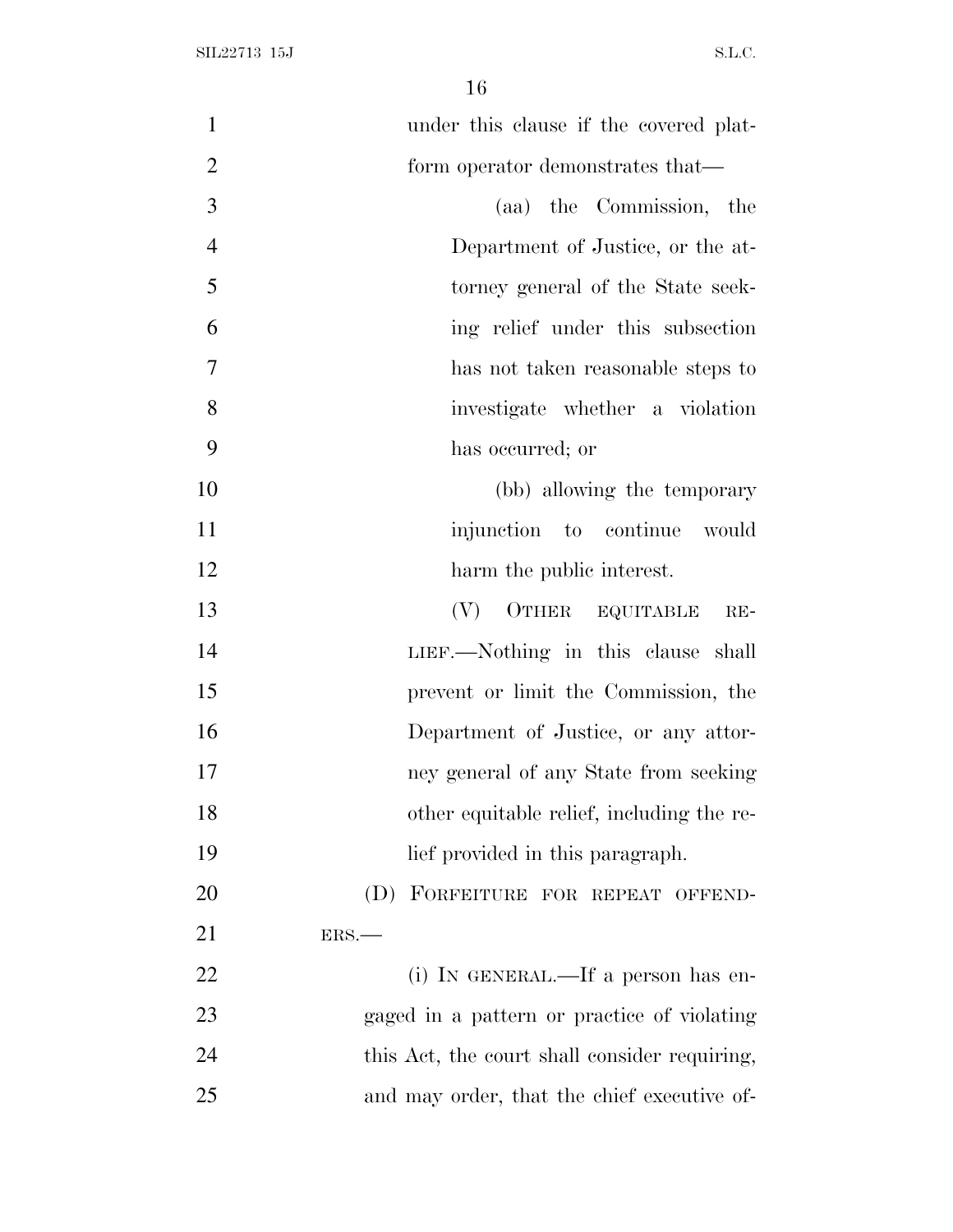| $\overline{1}$ | ficer of the person, and any other cor-                           |
|----------------|-------------------------------------------------------------------|
| 2              | porate officer of the person as appropriate                       |
| 3              | to deter violations of this Act, forfeit to the                   |
| $\overline{4}$ | United States Treasury any compensation                           |
| 5              | received by that chief executive officer or                       |
| 6              | corporate officer during the 12 months                            |
| $\overline{7}$ | preceding the filing of a complaint for an                        |
| 8              | alleged violation of this Act.                                    |
| $\Omega$       | $\lim_{n \to \infty}$ Department program $\lim_{n \to \infty}$ to |

 (ii) FORFEITURE PROCESS.—Prior to ordering any chief executive officer or cor- porate officer to forfeit compensation under subsection (I), the court shall pro- vide such chief executive officer or cor- porate officer with reasonable notice that the court is considering ordering forfeiture under this section and provide an oppor- tunity for such chief executive officer or corporate officer to appear and be heard before the court at a hearing on such po-tential forfeiture.

 (7) STATUTE OF LIMITATIONS.—A proceeding 22 for a violation of this section may be commenced not later than 6 years after such violation occurs.

24 (8) RULES OF CONSTRUCTION.—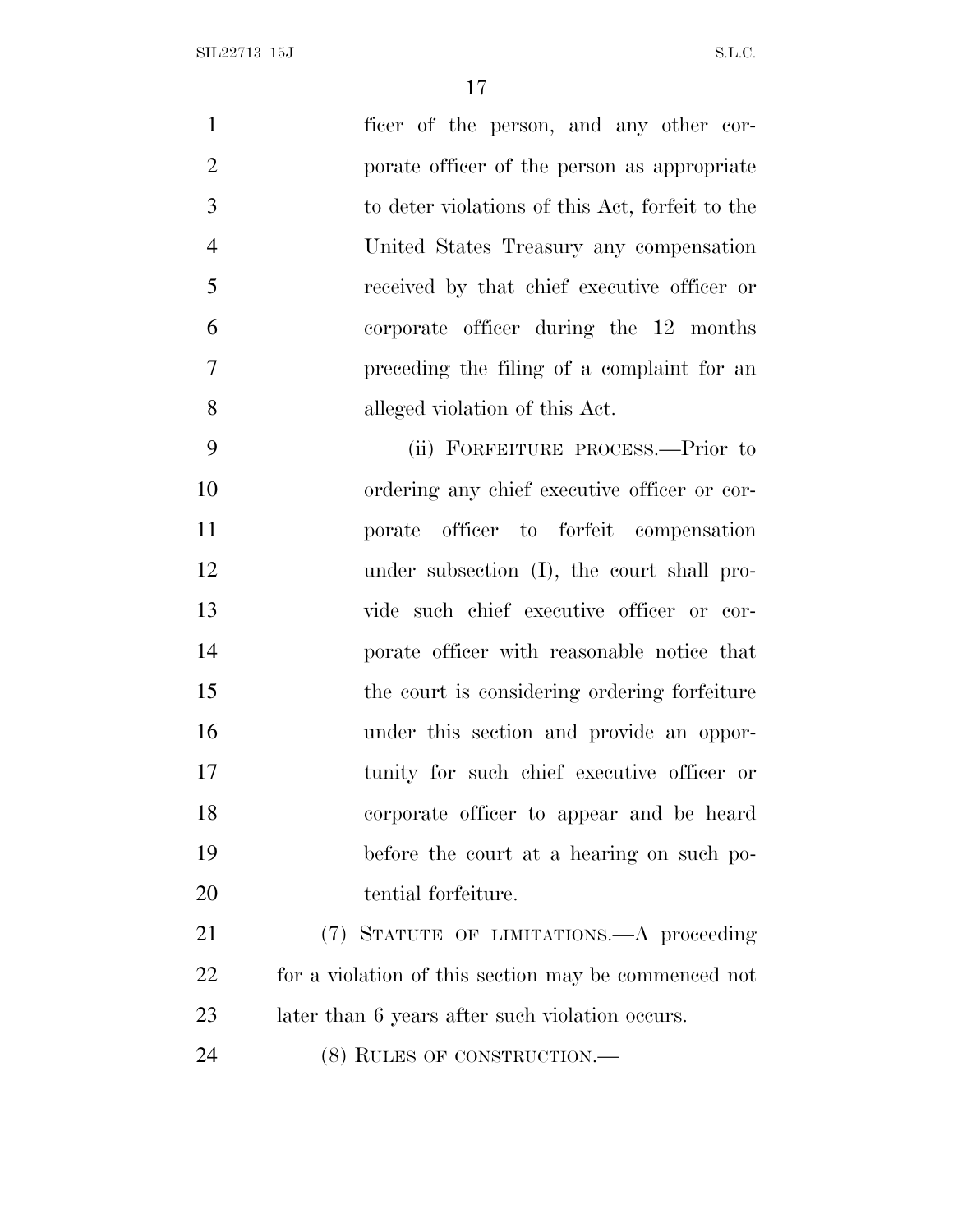| $\mathbf{1}$   | (A) IN GENERAL.—Nothing in subsection        |
|----------------|----------------------------------------------|
| $\overline{2}$ | (a) may be construed—                        |
| 3              | (i) to require a covered platform oper-      |
| $\overline{4}$ | ator to divulge or license any intellectual  |
| 5              | property, including any trade secrets, busi- |
| 6              | ness secrets, or other confidential propri-  |
| $\tau$         | etary business processes, owned by or li-    |
| 8              | censed to the covered platform operator;     |
| 9              | (ii) to prevent a covered platform op-       |
| 10             | erator from asserting its preexisting rights |
| 11             | under intellectual property law to prevent   |
| 12             | the unauthorized use of any intellectual     |
| 13             | property owned by or duly licensed to the    |
| 14             | covered platform operator;                   |
| 15             | (iii) to require a covered platform op-      |
| 16             | erator to interoperate or share data with    |
| 17             | persons or business users that are on any    |
| 18             | list maintained by the Federal Government    |
| 19             | by which entities—                           |
| 20             | (I) are identified as limited or             |
| 21             | prohibited from engaging in economic         |
| 22             | transactions as part of United States        |
| 23             | sanctions or export-control regimes; or      |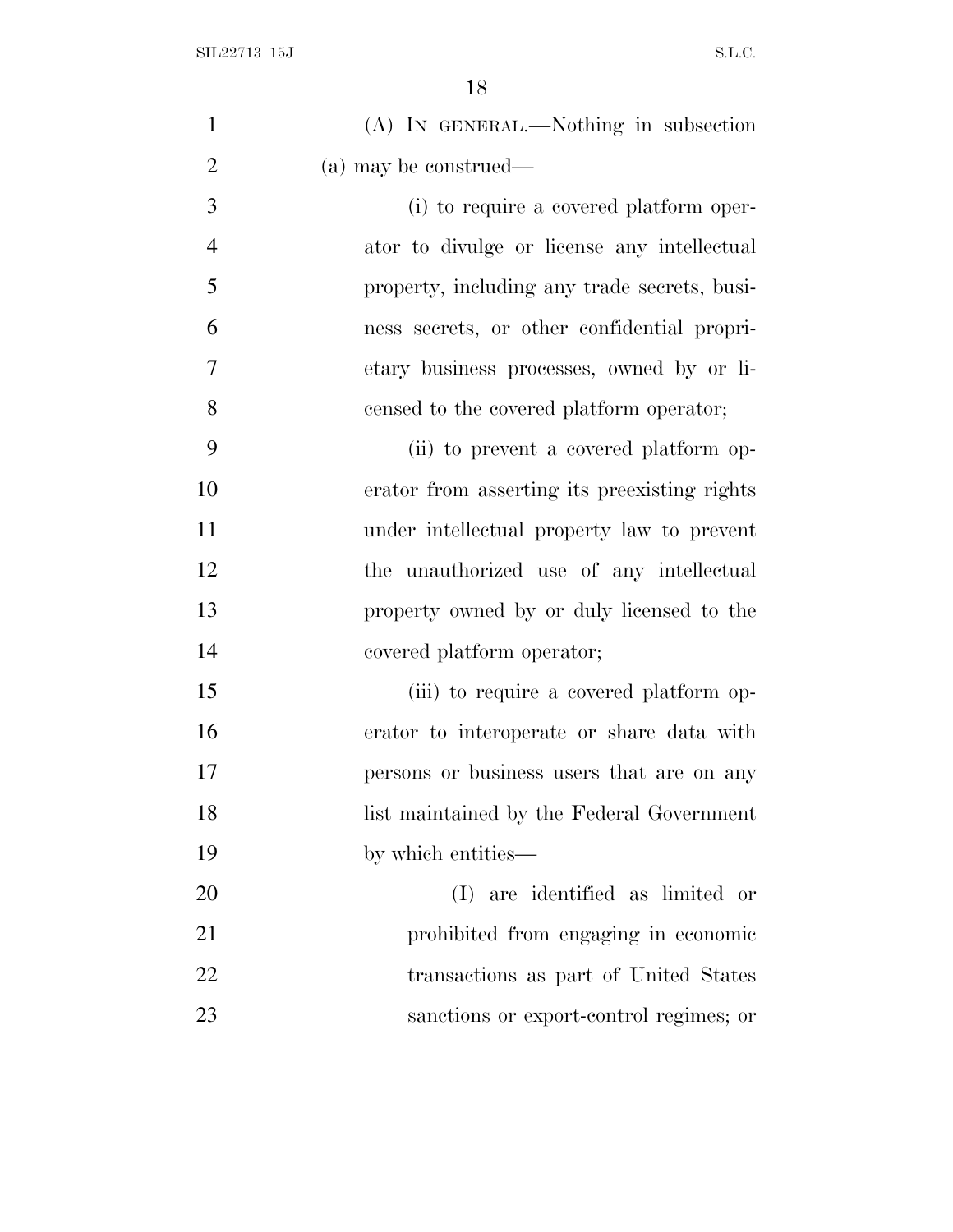| $\mathbf{1}$   | (II) have been identified as na-            |
|----------------|---------------------------------------------|
| $\overline{2}$ | tional security, intelligence, or law en-   |
| 3              | forcement risks;                            |
| $\overline{4}$ | (iv) to prohibit a covered platform op-     |
| 5              | erator from promptly requesting and ob-     |
| 6              | taining the consent of a covered platform   |
| 7              | user prior to providing access to the non-  |
| 8              | public, personally identifiable information |
| 9              | of the user to a covered platform user      |
| 10             | under that subsection;                      |
| 11             | (v) in a manner that would likely re-       |
| 12             | sult in data on the covered platform or     |
| 13             | data from another business user being       |
| 14             | transferred to the Government of the Peo-   |
| 15             | ple's Republic of China or the government   |
| 16             | of a foreign adversary; or                  |
| 17             | (vi) to impose liability on a covered       |
| 18             | platform operator solely for offering—      |
| 19             | (I) full end-to-end encrypted mes-          |
| 20             | saging or full end-to-end encrypted         |
| 21             | communication products or services;         |
| 22             | or                                          |
| 23             | (II) a fee-for-service subscription         |
| 24             | that provides benefits to covered plat-     |
| 25             | form users on the covered platform.         |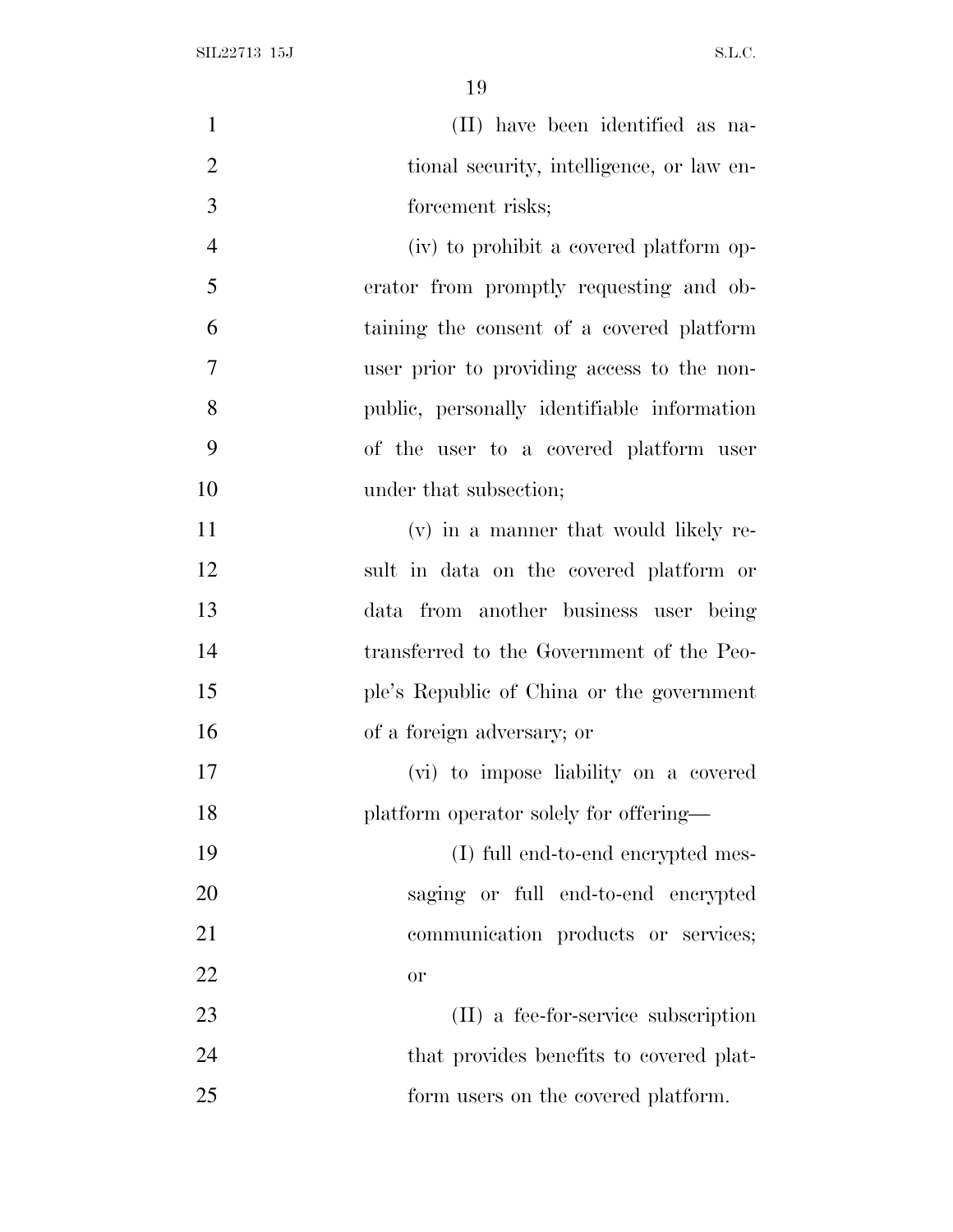$SLL22713$  15J S.L.C.

 (B) COPYRIGHT AND TRADEMARK VIOLA- TIONS.—An action taken by a covered platform operator that is reasonably tailored to protect the rights of third parties under section 106, 1101, 1201, or 1401 of title 17, United States Code, or rights actionable under section 32 or 43 of the Act entitled ''An Act to provide for the registration and protection of trademarks used in commerce, to carry out the provisions of certain international conventions, and for other purposes'', approved July 5, 1946 (com- monly known as the ''Lanham Act'' or the ''Trademark Act of 1946'') (15 U.S.C. 1114, 1125), or corollary State law, shall not be con- sidered unlawful conduct under subsection (a). 16 (d) COVERED PLATFORM DESIGNATION.— (1) IN GENERAL.—The Commission and the Department of Justice may jointly, with concurrence of the other, designate an online platform as a cov- ered platform for the purpose of implementing and enforcing this Act, which shall— (A) be based on a finding that the criteria 23 set forth in section  $2(a)(5)(B)$  are met; (B) be issued in writing and published in the Federal Register; and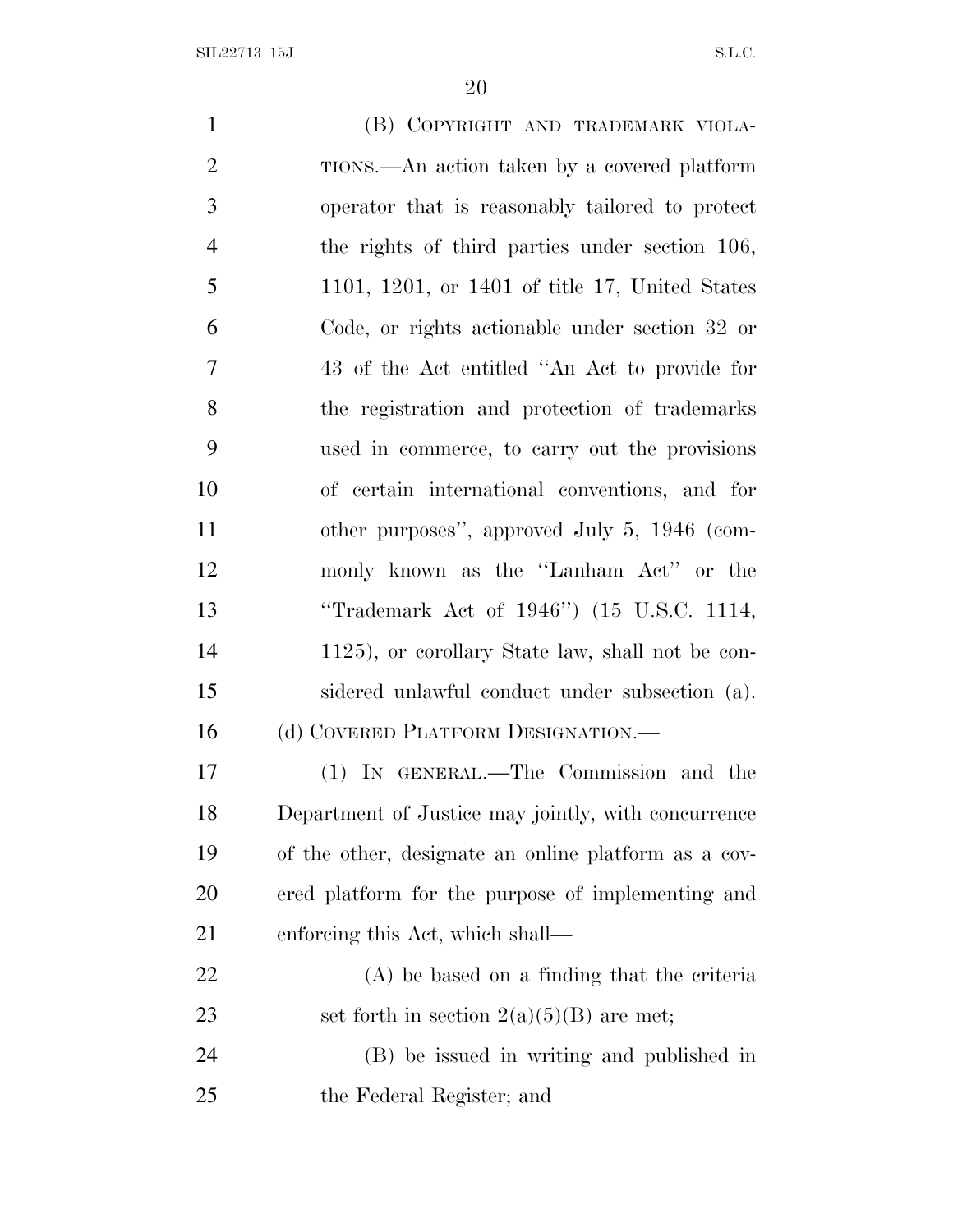| $\mathbf{1}$   | $(C)$ except as provided in paragraph $(2)$ ,     |
|----------------|---------------------------------------------------|
| $\overline{2}$ | apply for a 7-year period beginning on the date   |
| 3              | on which the designation is issued, regardless of |
| $\overline{4}$ | whether there is a change in control or owner-    |
| 5              | ship over the covered platform.                   |
| 6              | (2) REMOVAL OF COVERED PLATFORM DES-              |
| 7              | IGNATION.—The Commission or the Department of     |
| 8              | Justice shall-                                    |
| 9              | (A) consider whether a designation of a           |
| 10             | covered platform under paragraph (1) should be    |
| 11             | removed prior to the expiration of the 7-year     |
| 12             | period if the covered platform operator files a   |
| 13             | request with the Commission or the Depart-        |
| 14             | ment of Justice that shows that the online plat-  |
| 15             | form no longer meets the criteria set forth in    |
| 16             | section $2(a)(5)(B);$                             |
| 17             | (B) determine whether to grant a request          |
| 18             | submitted under subparagraph (A) not later        |
| 19             | than 120 days after the date on which the re-     |
| 20             | quest is filed;                                   |
| 21             | (C) obtain the concurrence of the Commis-         |
| 22             | sion or the Department of Justice, as appro-      |
| 23             | priate, before granting a request submitted       |
| 24             | under subparagraph $(A)$ ; and                    |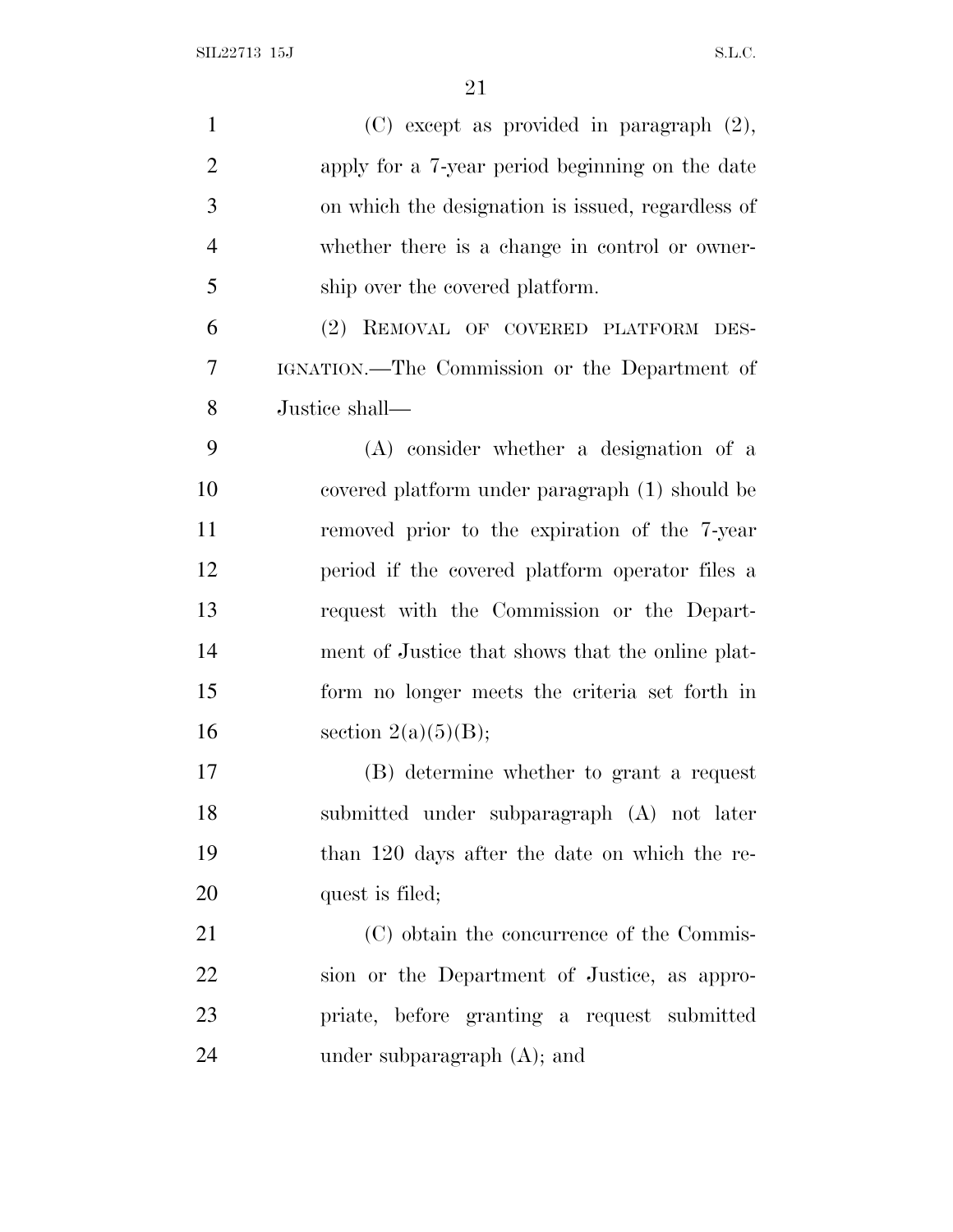(D) publish any decision to grant or deny removal of a covered platform designation in the Federal Register.

 (3) JUDICIAL REVIEW.—Any person operating an online platform that has been designated as a covered platform under paragraph (1) or whose re- quest for removal of such a designation under para- graph (2) is denied may, within 30 days of the issuance of such designation or decision, petition for review of such designation or decision in the United States Court of Appeals for the District of Columbia Circuit.

### **SEC. 4. ENFORCEMENT GUIDELINES.**

 (a) I<sup>N</sup> GENERAL.—Not later than 270 days after the date of enactment of this Act, the Commission and the Department of Justice, in consultation with other relevant Federal agencies and State attorneys general, shall jointly issue agency enforcement guidelines outlining policies and practices relating to conduct that may materially harm competition under section 3(a), agency interpretations of the affirmative defenses under section 3(b), and policies for determining the appropriate amount of a civil penalty 23 to be sought under section  $3(e)$ , with the goal of promoting transparency, deterring violations, fostering innovation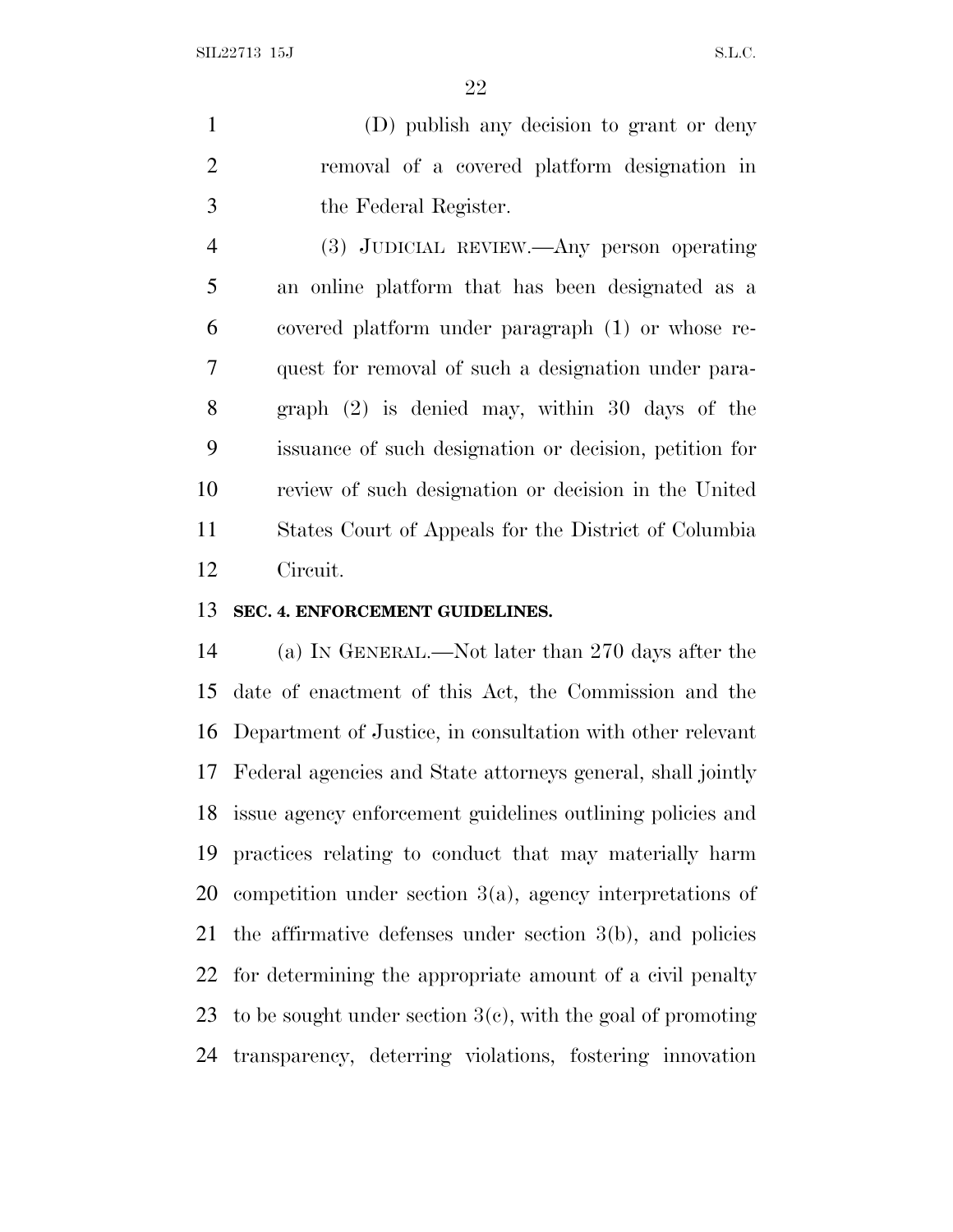$SLL22713$  15J S.L.C.

 and procompetitive conduct, and imposing sanctions pro-portionate to the gravity of individual violations.

 (b) UPDATES.—The Commission and the Depart- ment of Justice shall update the joint guidelines issued under subsection (a) as needed to reflect current agency policies and practices, but not less frequently than once every 4 years beginning on the date of enactment of this Act.

 (c) PUBLIC NOTICE AND COMMENT.—Before issuing guidelines, or updates to those guidelines, under this sec- tion, the Commission and the Department of Justice shall—

 (1) publish proposed guidelines in draft form; and

 (2) provide public notice and opportunity for comment for not less than 60 days after the date on which the draft guidelines are published.

 (d) OPERATION.—The joint guidelines issued under this section do not—

 (1) confer any rights upon any person, State, or locality; and

 (2) operate to bind the Commission, Depart- ment of Justice, or any person, State, or locality to the approach recommended in the guidelines.